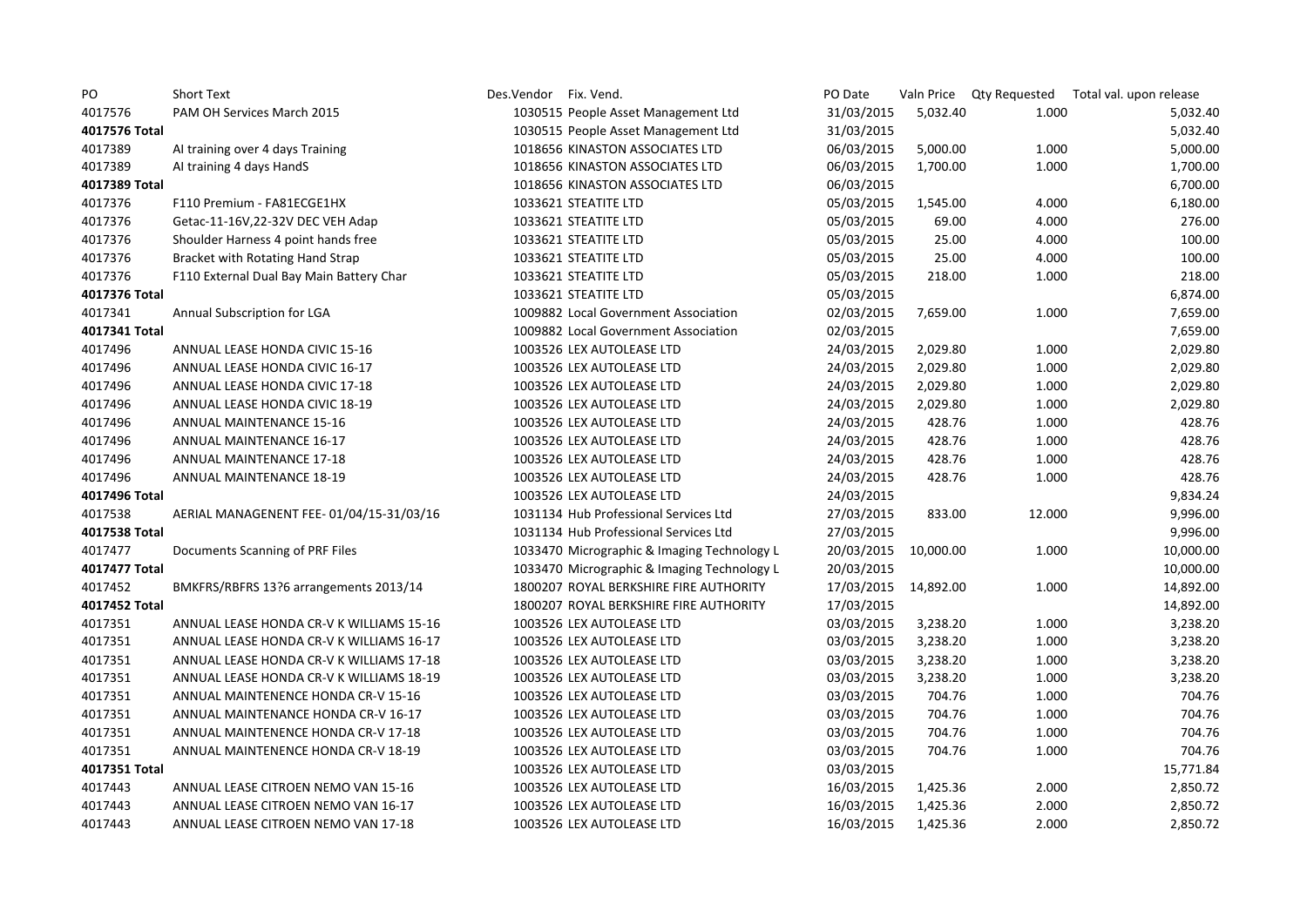| 4017443       | ANNUAL LEASE CITROEN NEMO VAN 18-19          | 1003526 LEX AUTOLEASE LTD                   | 16/03/2015           | 1,425.36  | 2.000  | 2,850.72  |
|---------------|----------------------------------------------|---------------------------------------------|----------------------|-----------|--------|-----------|
| 4017443       | ANNUAL LEASE CITROEN NEMO VAN 19-20          | 1003526 LEX AUTOLEASE LTD                   | 16/03/2015           | 1,425.36  | 2.000  | 2,850.72  |
| 4017443       | ANNUAL MAINTENANCE CHARGE 15-16              | 1003526 LEX AUTOLEASE LTD                   | 16/03/2015           | 271.68    | 2.000  | 543.36    |
| 4017443       | ANNUAL MAINTENANCE CHARGE 16-17              | 1003526 LEX AUTOLEASE LTD                   | 16/03/2015           | 271.68    | 2.000  | 543.36    |
| 4017443       | ANNUAL MAINTENANCE CHARGE 17-18              | 1003526 LEX AUTOLEASE LTD                   | 16/03/2015           | 271.68    | 2.000  | 543.36    |
| 4017443       | ANNUAL MAINTENANCE CHARGE 18-19              | 1003526 LEX AUTOLEASE LTD                   | 16/03/2015           | 271.68    | 2.000  | 543.36    |
| 4017443       | ANNUAL MAINTENANCE CHARGE 19-20              | 1003526 LEX AUTOLEASE LTD                   | 16/03/2015           | 271.68    | 2.000  | 543.36    |
| 4017443 Total |                                              | 1003526 LEX AUTOLEASE LTD                   | 16/03/2015           |           |        | 16,970.40 |
| 4017393       | PRINCES RISBOROUGH - FLOOR REFURBISHMENT     | 1023957 THE NATIONAL FLOORING COM           | 06/03/2015           | 10,385.96 | 1.000  | 10,385.96 |
| 4017393       | WINSLOW - FLOOR REFURBISHMENT                | 1023957 THE NATIONAL FLOORING COM           | 06/03/2015           | 7,020.24  | 1.000  | 7,020.24  |
| 4017393 Total |                                              | 1023957 THE NATIONAL FLOORING COM           | 06/03/2015           |           |        | 17,406.20 |
| 4017533       | IT Consultancy - Monitoring Workstream       | 1031609 SYSTEMSUP LTD                       | 27/03/2015 18,765.00 |           | 1.000  | 18,765.00 |
| 4017533 Total |                                              | 1031609 SYSTEMSUP LTD                       | 27/03/2015           |           |        | 18,765.00 |
| 4017378       | <b>FRS Contribution to National Guidance</b> | 1008201 THE CHIEF FIRE OFFICERS ASSOCIATION | 05/03/2015           | 20,000.00 | 1.000  | 20,000.00 |
| 4017378 Total |                                              | 1008201 THE CHIEF FIRE OFFICERS ASSOCIATION | 05/03/2015           |           |        | 20,000.00 |
| 4017367       | Professional Services Jayshree Takodara      | 1004325 Hays Specialist Recruitment Ltd     | 05/03/2015           | 385.00    | 52.000 | 20,020.00 |
| 4017367 Total |                                              | 1004325 Hays Specialist Recruitment Ltd     | 05/03/2015           |           |        | 20,020.00 |
| 4017497       | ANNUAL LEASE VW PASSAT 15-16                 | 1003526 LEX AUTOLEASE LTD                   | 24/03/2015           | 3,423.84  | 1.000  | 3,423.84  |
| 4017497       | ANNUAL LEASE VW PASSAT 16-17                 | 1003526 LEX AUTOLEASE LTD                   | 24/03/2015           | 3,423.84  | 1.000  | 3,423.84  |
| 4017497       | ANNUAL LEASE VW PASSAT 17-18                 | 1003526 LEX AUTOLEASE LTD                   | 24/03/2015           | 3,423.84  | 1.000  | 3,423.84  |
| 4017497       | ANNUAL LEASE VW PASSAT 18-19                 | 1003526 LEX AUTOLEASE LTD                   | 24/03/2015           | 3,423.84  | 1.000  | 3,423.84  |
| 4017497       | ANNUAL LEASE VW PASSAT 19-20                 | 1003526 LEX AUTOLEASE LTD                   | 24/03/2015           | 3,423.84  | 1.000  | 3,423.84  |
| 4017497       | <b>ANNUAL MAINTENANCE 15-16</b>              | 1003526 LEX AUTOLEASE LTD                   | 24/03/2015           | 693.60    | 1.000  | 693.60    |
| 4017497       | ANNUAL MAINTENANCE 16-17                     | 1003526 LEX AUTOLEASE LTD                   | 24/03/2015           | 693.60    | 1.000  | 693.60    |
| 4017497       | <b>ANNUAL MAINTENANCE 17-18</b>              | 1003526 LEX AUTOLEASE LTD                   | 24/03/2015           | 693.60    | 1.000  | 693.60    |
| 4017497       | <b>ANNUAL MAINTENANCE 18-19</b>              | 1003526 LEX AUTOLEASE LTD                   | 24/03/2015           | 693.60    | 1.000  | 693.60    |
| 4017497       | ANNUAL MAINTENANCE 19-20                     | 1003526 LEX AUTOLEASE LTD                   | 24/03/2015           | 693.60    | 1.000  | 693.60    |
| 4017497 Total |                                              | 1003526 LEX AUTOLEASE LTD                   | 24/03/2015           |           |        | 20,587.20 |
| 4017485       | Pension Strain Costs YW447694B               | 1805085 BCC PENSION FUND                    | 20/03/2015           | 23,509.69 | 1.000  | 23,509.69 |
| 4017485 Total |                                              | 1805085 BCC PENSION FUND                    | 20/03/2015           |           |        | 23,509.69 |
| 4017569       | DIESEL DELIVERY TO AYLESBURY                 | 1023971 PACE FUELCARE LTD                   | 30/03/2015           | 9,619.00  | 1.000  | 9,619.00  |
| 4017569       | DIESEL DELIVERY TO BEACONSFIELD 1            | 1023971 PACE FUELCARE LTD                   | 30/03/2015           | 1,731.60  | 1.000  | 1,731.60  |
| 4017569       | DIESEL DELIVERY TO BEACONSFIELD 2            | 1023971 PACE FUELCARE LTD                   | 30/03/2015           | 1,443.00  | 1.000  | 1,443.00  |
| 4017569       | DIESEL DELIVERY TO BLETCHLEY                 | 1023971 PACE FUELCARE LTD                   | 30/03/2015           | 2,693.60  | 1.000  | 2,693.60  |
| 4017569       | DIESEL DELIVERY TO BROUGHTON                 | 1023971 PACE FUELCARE LTD                   | 30/03/2015           | 3,078.40  | 1.000  | 3,078.40  |
| 4017569       | DIESEL DELIVERY TO GERRARDS CROSS            | 1023971 PACE FUELCARE LTD                   | 30/03/2015           | 1,443.00  | 1.000  | 1,443.00  |
| 4017569       | DIESEL DELIVERY TO GREAT HOLM                | 1023971 PACE FUELCARE LTD                   | 30/03/2015           | 2,693.60  | 1.000  | 2,693.60  |
| 4017569       | DIESEL DELIVERY TO HADDENHAM                 | 1023971 PACE FUELCARE LTD                   | 30/03/2015           | 1,443.00  | 1.000  | 1,443.00  |
| 4017569       | DIESEL DELIVERY TO HIGH WYCOMBE              | 1023971 PACE FUELCARE LTD                   | 30/03/2015           | 2,405.00  | 1.000  | 2,405.00  |
| 4017569 Total |                                              | 1023971 PACE FUELCARE LTD                   | 30/03/2015           |           |        | 26,550.20 |
| 4017334       | <b>BMKFRS 3 staff settlement</b>             | 1800207 ROYAL BERKSHIRE FIRE AUTHORITY      | 02/03/2015 26,948.00 |           | 1.000  | 26,948.00 |